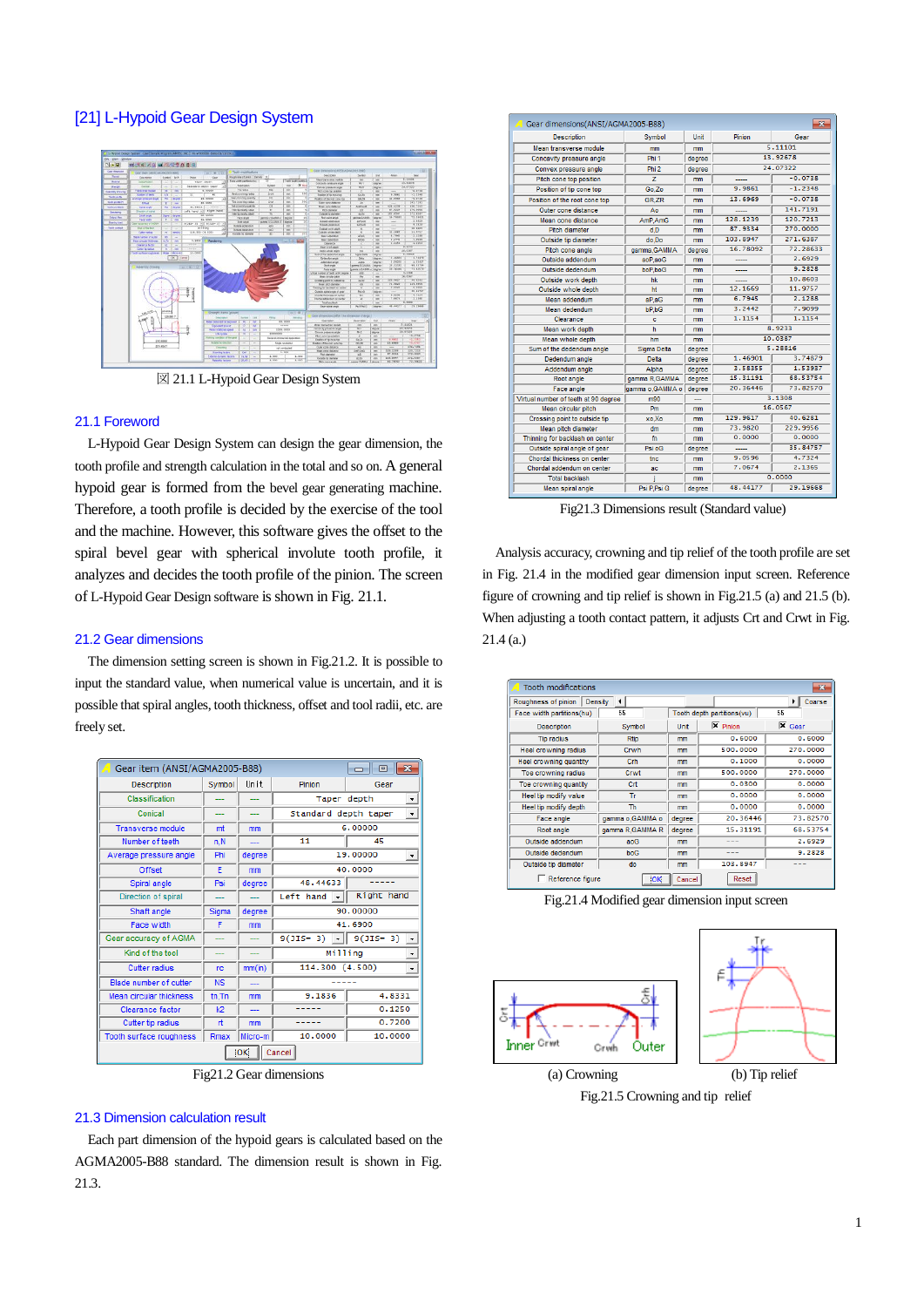# 21.4Assembly drawing

The hypoid gear dimension and position are shown in Fig. 21.6.



### 21.5 Gear strength

### 21.5.1 Power setting

The strength calculation of the hypoid gear is based on the ANSI / AGMA 2003-A86 standard. Power specification setting is shown in Fig. 21.7.Also, Life Factor graph is shown in Fig. 21.8 and Fig. 21.9.

| Strength items (power)              |              |                          |                                | l o l                    |
|-------------------------------------|--------------|--------------------------|--------------------------------|--------------------------|
| <b>Description</b>                  | Symbol       | Unit                     | Pitting                        | <b>Bending</b>           |
| Rated delivered horsepower          | Po           | <b>kW</b>                | 60,0000                        |                          |
| Equivalent power                    | P            | <b>kW</b>                | *****                          |                          |
| Pinion rotational speed             | np           | rpm                      | 1000,0000                      |                          |
| Life cycles                         | N            |                          | 10000000                       |                          |
| Working condition of the gear       |              |                          | General commercial application | $\overline{\phantom{a}}$ |
| Rotation's direction                |              |                          | Single revolution              | $\overline{\phantom{0}}$ |
| Crowning                            |              |                          | not conducted                  | $\overline{\phantom{0}}$ |
| <b>Mounting factos</b>              | Cmf          |                          | 1,000                          |                          |
| External dynamic factors            | Ca, Ka       | ---                      | 1.000                          | 1.000                    |
| <b>Reliability factors</b>          | <b>CR.KR</b> | ---                      | 1.000                          | 1,000                    |
| <b>Temperature factoes</b>          | CT.KT        | $\overline{\phantom{a}}$ | 1.000                          | 1,000                    |
| Frequency of pinion overload/minute |              | ---                      | 1                              |                          |
| Frequency of gear overload/minute   |              |                          | 1                              |                          |
| Life Factor CL   Life Factor KL     |              | ЮK                       | Cancel<br>Geometry factor      |                          |





### 21.5.2 Geometry factor

The standard value of geometry factor (I , J) are shown in Fig. 21.10, but the graph of Fig.21.11 and Fig.21.12 can be freely changed by consulting.

| Geometry factor I, J       |           |         |                            |
|----------------------------|-----------|---------|----------------------------|
| <b>Description</b>         | Symbol    | Pinion  | Gear                       |
| Geometry factor I          |           |         | 0.18698                    |
| Geometry factor J          | JP.JG     | 0.25438 | 0.31609                    |
| Offset coefficient         | E/D       | 0.15    |                            |
| Graph of geometry factor I |           |         | Graph of geometry factor J |
|                            | <b>OK</b> | Cancel  |                            |

Fig.21.10 Geometry factor (Standard value)



Fig.21.12 Geometry factor (J)

#### 21.5.3 Material

The setting screen of the material, heat-treatment, hardness and the permissible stress number are shown in Fig.21.13.

| Strength item (materials)      |                       |                |                                | $\mathbf{x}$               |
|--------------------------------|-----------------------|----------------|--------------------------------|----------------------------|
| Pinion material                |                       |                | Gear material                  |                            |
| Material name                  | <b>Steel</b>          |                | Material name                  | <b>Steel</b>               |
| Material symbol                | aaa                   |                | Material symbol                | bbb                        |
| <b>Heat treatment</b>          | Carburized & hardened | $\overline{ }$ | <b>Heat treatment</b>          | Carburized & hardened<br>٠ |
| Hardness(HRC)                  | 60                    |                | Hardness(HRC)                  | 55                         |
| Allowable contact stress (MPa) | 1240.0                |                | Allowable contact stress (MPa) | 1240.0                     |
| Allowable bending stress(MPa)  | 380.0                 |                | Allowable bending stress (MPa) | 380.0                      |
| Reference table                |                       | ЮK             | Cancel                         | Elastic modulus            |

Fig.21.13 Setting of material

### 21.5.4 Gear strength value

The strength result of the hypoid gear is shown in Fig. 21.14.

| Strength result(ANSI/AGMA2003-A86)        |                |                |          | $\Sigma$ |
|-------------------------------------------|----------------|----------------|----------|----------|
| <b>Description</b>                        | Symbol         | Unit           | Pinion   | Gear     |
| Gear ratio                                | mG             |                |          | 4.091    |
| Tangential velocity at outer pitch circle | Vt             | m/s            |          | 4.604    |
| Efficiency                                | Zeta           | %              |          | 96.379   |
| Design pinion torque                      | TD             | N <sub>m</sub> |          | 572.983  |
| Operating pinion torque                   | <b>TP</b>      | N <sub>m</sub> |          | 572.983  |
| <b>Contact strength</b>                   |                |                |          |          |
| Stress adiustment factor                  | C <sub>b</sub> |                |          | 0.634    |
| Internal dynamic factor                   | Cv             |                |          | 0.928    |
| <b>U</b> coefficient                      | U              |                |          | 0.239    |
| Approximate internal dynamic factor       | Cymin          |                |          | 0.238    |
| Face contact ratio                        | mF             |                |          | 2.760    |
| Size factor                               | Cs             |                |          | 1.000    |
| Load distribution factor                  | $c_{m}$        |                |          | 1.200    |
| Crowning factor                           | Cxc            |                |          | 1.000    |
| Surface condition factor                  | Cf             | ۰.             |          | 1.000    |
| Geometry factor                           | T              | Ξ.             |          | 0.187    |
| Life factor                               | <b>CL</b>      |                |          | 1.000    |
| Hardness ratio factor                     | CH             |                |          | 1.000    |
| Allowable contact stress number           | Sac            | MPa            | 1240.000 | 1240,000 |
| Calculated contact stress number          | Sc             | <b>MPa</b>     | 597.278  | 575.652  |
| Allowable transmitted power               | Pac            | <b>kW</b>      | 258.621  | 249.257  |
| Allowances rate of the contact strength   | <b>SFc</b>     |                | 4.310    | 4.154    |
| <b>Bending strength</b>                   |                |                |          |          |
| Internal dynamic factor                   | Kv             |                |          | 0.928    |
| Size factor                               | <b>Ks</b>      |                | 1.000    | 1.000    |
| Load distribution factor                  | Km             |                |          | 1.200    |
| Lengthwise curvature factor               | Кx             | --             |          | 1.061    |
| Geometry factor                           | J              |                | 0.254    | 0.316    |
| Life factor                               | KL.            |                |          | 1.000    |
| Allowable bending stress number           | Sat            | <b>MPa</b>     | 380,000  | 380,000  |
| Calculated bending stress number          | St             | <b>MPa</b>     | 249.677  | 270.818  |
| Allowable transmitted power               | Pat            | kW             | 91.323   | 104.197  |
| Allowances rate of the bending strength   | <b>SFt</b>     |                | 1.522    | 1.737    |

Fig.21.14 Gear strength value (Bending, Pitting)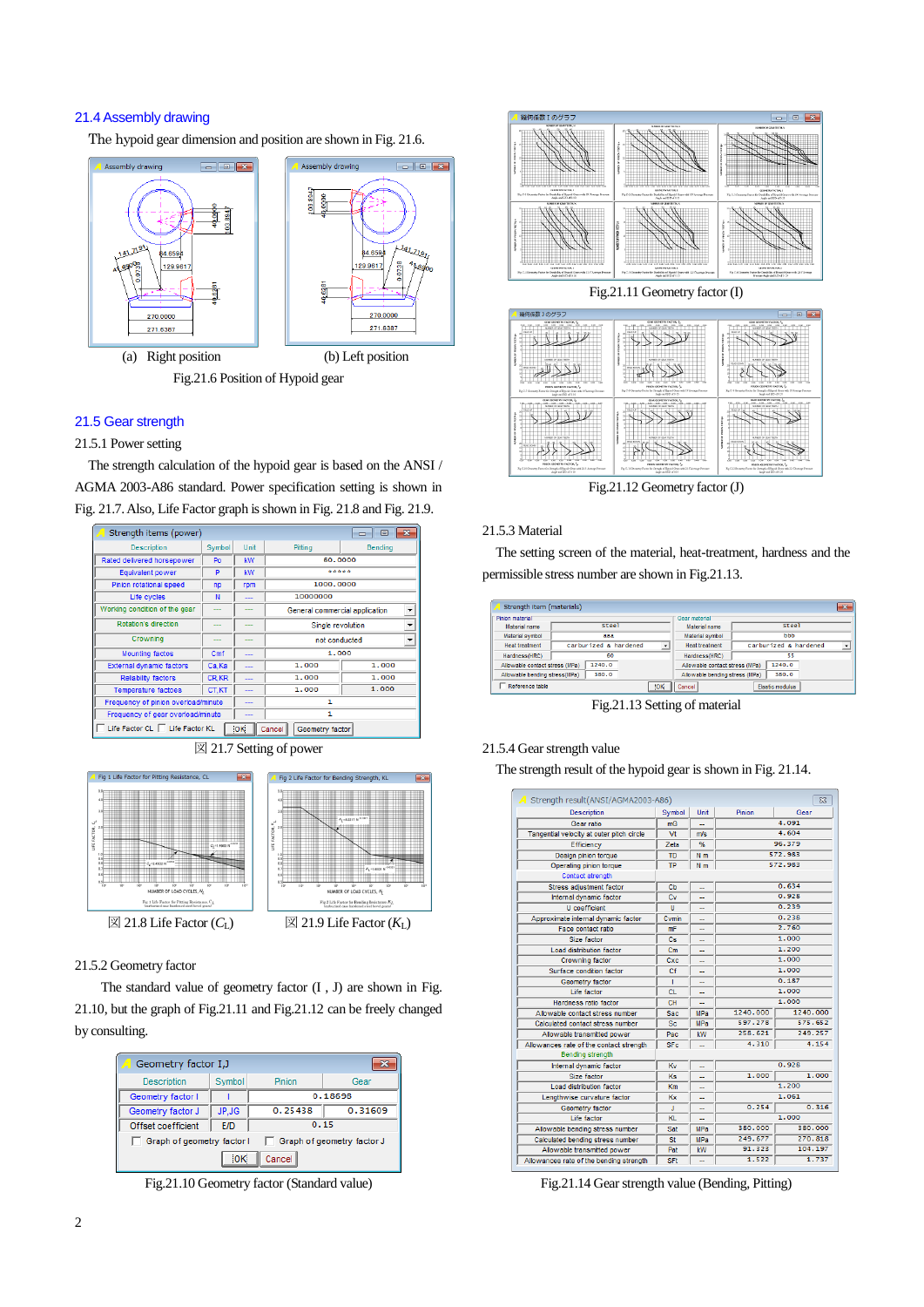### 21.5.5 Lifetime of the gear

The gear lifetime calculation result is shown in Fig. 21.15..

| Result of life                 |           |             |               | $\overline{\mathbf{x}}$ |
|--------------------------------|-----------|-------------|---------------|-------------------------|
| Life of pitting resistance     | Symbol    | Unit        | Pinion        | Gear                    |
| Prediction life factor         | CL'       | ---         | 0.482         | 0.482                   |
| Prediction life load frequency | <b>Nc</b> | cvcs        | $3.161E + 20$ | $3.161E + 20$           |
| <b>Prediction lifetime</b>     | Lc        | hrs         | $8.781E + 16$ | $3.592E+17$             |
| Life of bending resistance     | Symbol    | Unit        | Pinion        | Gear                    |
| Prediction life factor         | KL'       | ---         | 0.657         | 0.713                   |
| Prediction life load frequency | Nt        | <b>CVCS</b> | $1.000E + 07$ | $1.000E + 07$           |
| <b>Prediction lifetime</b>     | Lt        | hrs         | 2.778E+03     | 1.136E+04               |

Fig.21.15 Lifetime of the gear

## 21.6 Tooth rendering

The analysis of the tooth profile is based on the distribution number to the direction of the face width and the direction of the tooth height. A tooth rendering is shown in Fig. 21.16 and Fig. 21.17. The tooth profile rendering which is shown in Fig.21.18 is the figure which piled Fig.21.17 with the cutting cutter.



Fig.21.16 Tooth rendering-1



Fig.21.17 Tooth rendering-2

| Rotation(X)                                                         | 145                               | ◀ |                                                                          |
|---------------------------------------------------------------------|-----------------------------------|---|--------------------------------------------------------------------------|
| Rotation(Y)                                                         | 15                                |   | Þ                                                                        |
| Rotation(Z)                                                         | 55                                |   | ▶                                                                        |
| Scale view                                                          | 600                               |   | ▶                                                                        |
| Speed                                                               | 1                                 |   | ▶                                                                        |
| Step angle                                                          | 0.0                               | ∢ | k                                                                        |
| Interlocking angle                                                  | 0.000                             |   | ▶                                                                        |
| Wire Frame<br>Display/Non-Display<br>$\overline{\mathbf{x}}$ Pinion | <b>BackColor</b><br><b>X</b> Gear |   | Direction of rotation<br>$\bigcirc$ Default $\bigcirc$ Reverse<br>Cutter |

Fig.21.17a Control form



Fig.21.18 Tooth rendering-3 (+Conjugation cutter)

The generation procedure of the tooth profile of both gear is shown below.

- (1) The tooth profile of the gear is a sphericalinvolute curve.
- (2) The spiral curve of the gear is decided at the tool radius in Fig. 21.2.
- (3) The tooth profile of the pinion considers an offset and is generating the tooth profile which meshes with the gear.

# 21.7 CAD file

The tooth profile of the pinion and the gear can be output in DXF and the IGES file. A file output form is shown in Fig. 21.19. Then, CAD drawing a figure example is shown in Fig. 21.20 and Fig. 21.21.





Fig.21.21 CAD- drawing example (Gear-3D-IGES)